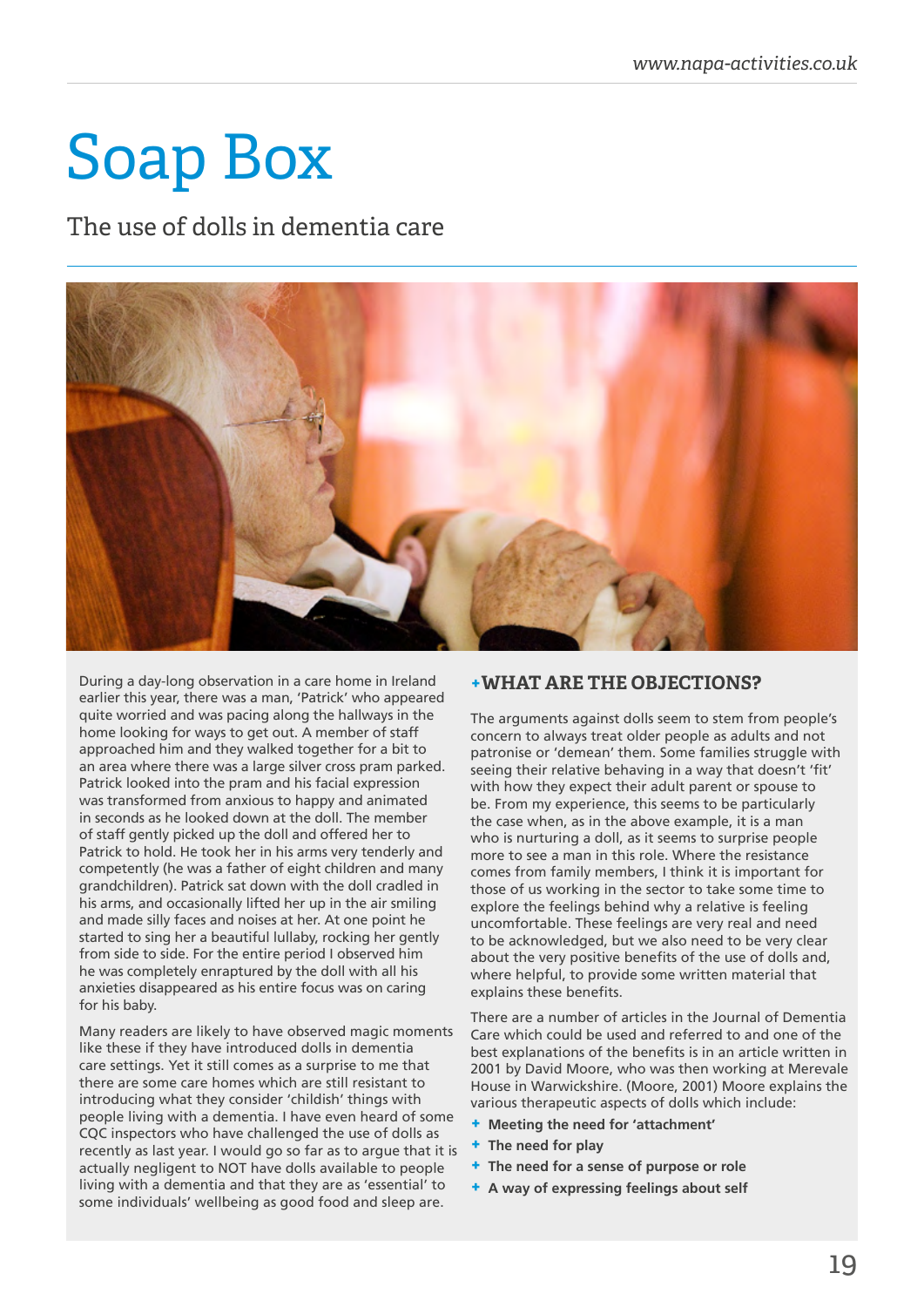## **+ THE NEED FOR ATTACHMENT**

Very young children have attachment needs to help them feel secure as they grow and develop in the world. Often this attachment will be to an adult figure but sometimes there will also be an attachment object such as a cloth, a soother or favourite toy. There is an interesting body of work (Bere Miesen and others) which have explored attachment needs in dementia. Some get confused by this, explaining that people living with a dementia have 'returned to their childhood' which is not the case. However, they have possibly returned to a world which feels quite scary and unfamiliar, so there may well be 'attachment behaviours' which are similar to those expressed by a child. Contact with dolls can reduce anxieties and visibly provide comfort and security to people to help them feel 'safe'.

## **+ THE NEED FOR PLAY**

There are many expectations on all of us as adults to suppress the playfulness we enjoy as a child, but the need for play is important for us all at whatever age! When verbal communication is damaged in dementia, play becomes a way of communicating in a different way. The psychologist Erikson explains this in relation to children; 'The child uses play to make up for defeats, sufferings and frustrations, especially those resulting from… limited use of language.' (Erikson, 1968) When interacting with a doll, people have obvious opportunities to be playful as Patrick was making noises, silly faces and singing in the above example.

#### **+ THE NEED FOR A SENSE OF PURPOSE OR ROLE**

Many of us who are parents will refer to this role as an important part of our identity. Caring for a doll gives a person a sense of usefulness, pride and responsibility. For those living with a dementia, the cognitive impairment may mean that, in their own reality, they are still at a stage in their life where they have young children. 'Having a doll can also rekindle all sorts of positive memories and emotions of loving and being loved and needed.' (Moore, 2001)

#### **+ A WAY OF EXPRESSING FEELINGS ABOUT SELF**

There are times when it appears that when a person is talking about their 'baby's' needs they may actually be saying something about how they are feeling. It is important for skilled dementia care workers to tune into these feelings. If a person says that their baby is upset or needs a cuddle, for example, it might be that the person themselves is saying that they would like someone to comfort them.

One of the major positives of dolls in dementia care is that they provide a way for staff or families to interact with people through talking about the doll. Experienced dementia care workers will join the reality of the person and talk about feeding the baby, helping the baby to sleep and commenting on the baby's clothes etc. Again some struggle with whether it is a good thing to 'go along with' what they perceive is the 'lie' when the doll isn't 'real'. At Dementia Care Matters, we would argue that it is the person's own 'truth' that we are validating, and that this is a very important dementia specialist skill.